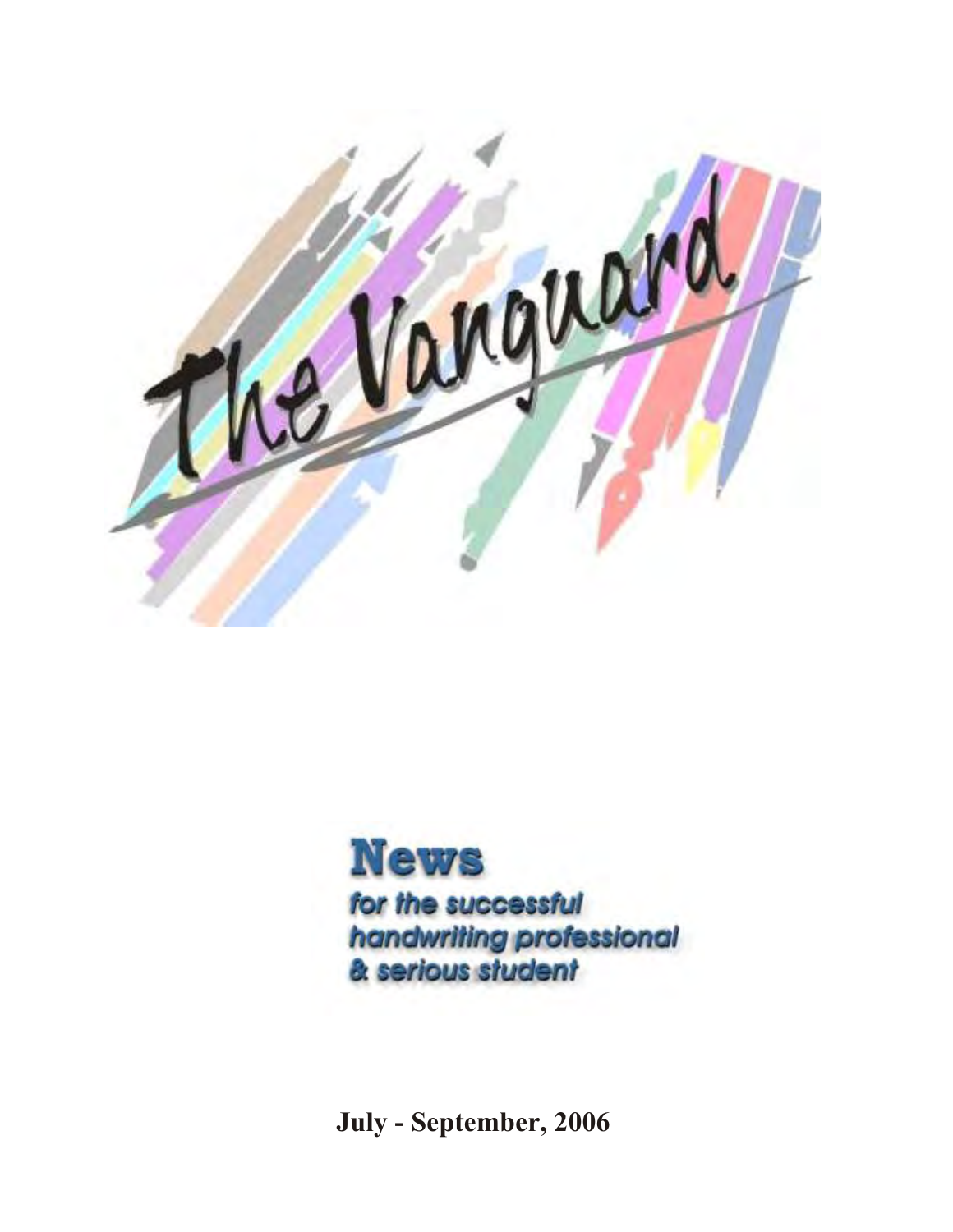

## The Heat is On!

s it global warming, or a fluke? We haven't even hit August and the country, maybe the world, is sweltering in outrageously high temperatures. Even

here, in Ventura, on the shores of the Pacific Ocean, we've had temps in the mid-80's. Yeah, I know, you feel reeeeeally sorry for us.

I

Is the heat contributing to the upsurge of violence in Middle East? Whatever it is, I hope on behalf of us all that it dies down soon. In the meantime, many of our friends and colleagues in Israel and other places are suffering the unimaginable trauma of not knowing from one day to the next whether they will have a home, their loved ones, or a life. Let us send our prayers for their safety and a successful and rapid conclusion to the fighting.

In April I had a wonderful holiday in England, visiting relatives, attending a family wedding, and a most enjoyable afternoon with our friend and colleague, Pat Moody, who was kind enough to endure a three-hour train ride (each way!) to meet my sister-in-law and me for lunch. We roamed the beach, picking up stones, and having a lovely chat. Later, I had my first in-person visit to the remarkable Stonehenge, and to Warwick Castle, where we stayed in a 700 year-old Tudor house, complete with ghosts.

The day after my return I came down with laryngitis (thanks, airplane air) and completely lost my voice. That wouldn't have been so bad, except I was scheduled to give a day-long seminar in Massachusetts a couple of weeks later. I recovered in time for a very enjoyable whirlwind trip, with Sarah Holmes, one of graphology's demi-goddesses (she's too young to be a goddess), going far and beyond the call of duty in typical Holmes style. She picked me up at the airport with a goody bag, which I gratefully accepted.

The audience of about 35 was lovely, warm and welcoming, and I finally got to meet in person several Vanguard members and some students in my self-study program. Another sister-in-law who lives in that area attended and was really impressed with the group. Then, after the meeting, we had an opportunity to meet with Bonnie Lee Nugent and several others, to discuss the future of HARL.

BLee is spearheading the project to renovate the Handwriting Analysis Research Library building and organize the collection. To that end, HARL now has its own web site: [www.handwritinganalysisresearchlibrary.org](http://www.handwritinganalysisresearchlibrary.org), which will eventually include a list of duplicate books and papers for sale. The sales will help support the Library (learn about its history on the web site). A major goal is to get the card catalogue on line, too, so that researchers will know in advance what is available to them when they visit the Library. If you would like to support this effort, please visit the web site for information about what you can do.

The world is changing, and we need to keep up with it or get left behind (is that an oxymoron?), which means having a web site. See the article on what to put on yours. It's partly self-serving because my brother, Rick Taylor, has a web hosting/web design business, but I figure that's okay because he's done a great job for several of our colleagues, including HARL, and the information in the article is true and important. If you are in business, you must have a web site, but you don't have to pay thousands of dollars (as I was quoted by several companies) to have a great site, and the more you are able to put together yourself, the more you will save.

Okay, that's my soapbox for this issue.

After a very slow June, July has brought an influx of work--Hurray! May it continue for me, and for you, too.

### **Puns Part II**

- ( *Dijon v*f*–the same mus tard as be fore.*
- $\odot$  When two egotists meet, it's an I for *an I.*
- $\bigcirc$  *A bicycle can't stand on its own be cause it is two-tired.*
- $\odot$  *What's the definition of a will? (Come on, it's a dead giveaway!)*
- $\odot$  *A backwards poet writes inverse.*
- $\odot$  *In democracy your vote counts. In feu dal ism, your count votes.*
- ( *A chicken crossing the road is poul try in mo tion.*
- $\bigcirc$  If you don't pay your exorcist, you *get re pos sessed.*
- ( *With her marriage, she got a new name and a dress.*
- $\odot$  *Show me a piano falling down a mine shaft, and I'll show you a flat mi nor.*
- $\odot$  When a clock is hungry, it goes back *four seconds.*
- $\odot$  The man who fell into an upholstery *machine is fully recovered.*
- ( *A grenade thrown into a kitchen in France would re sult in Lino leum Blown apart.*
- $\bigcirc$  *A boiled egg in the morning is hard to beat.*
- ( *When an actress saw her first strands of gray hair, she thought she'd dye.*
- $\odot$  Santa's helpers are subordinate *clauses.*

The Vanguard is the sole property of Sheila Lowe. It is a quarterly publication available on a subscription basis at a rate of \$25/ year for the electronic version; \$30 for print version. Advertisements related to hand writing analysis will be considered. *The Vanguard* logo on the cover of this issue was created by Lena Rivkin.

Send articles, questions, comments and other contributions to:  $sheila@sheilalowe.com$ Web site: [www.sheilalowe.com](http://www.sheilalowe.com)

Phone: 805/658-0109 Fax 805/658-1013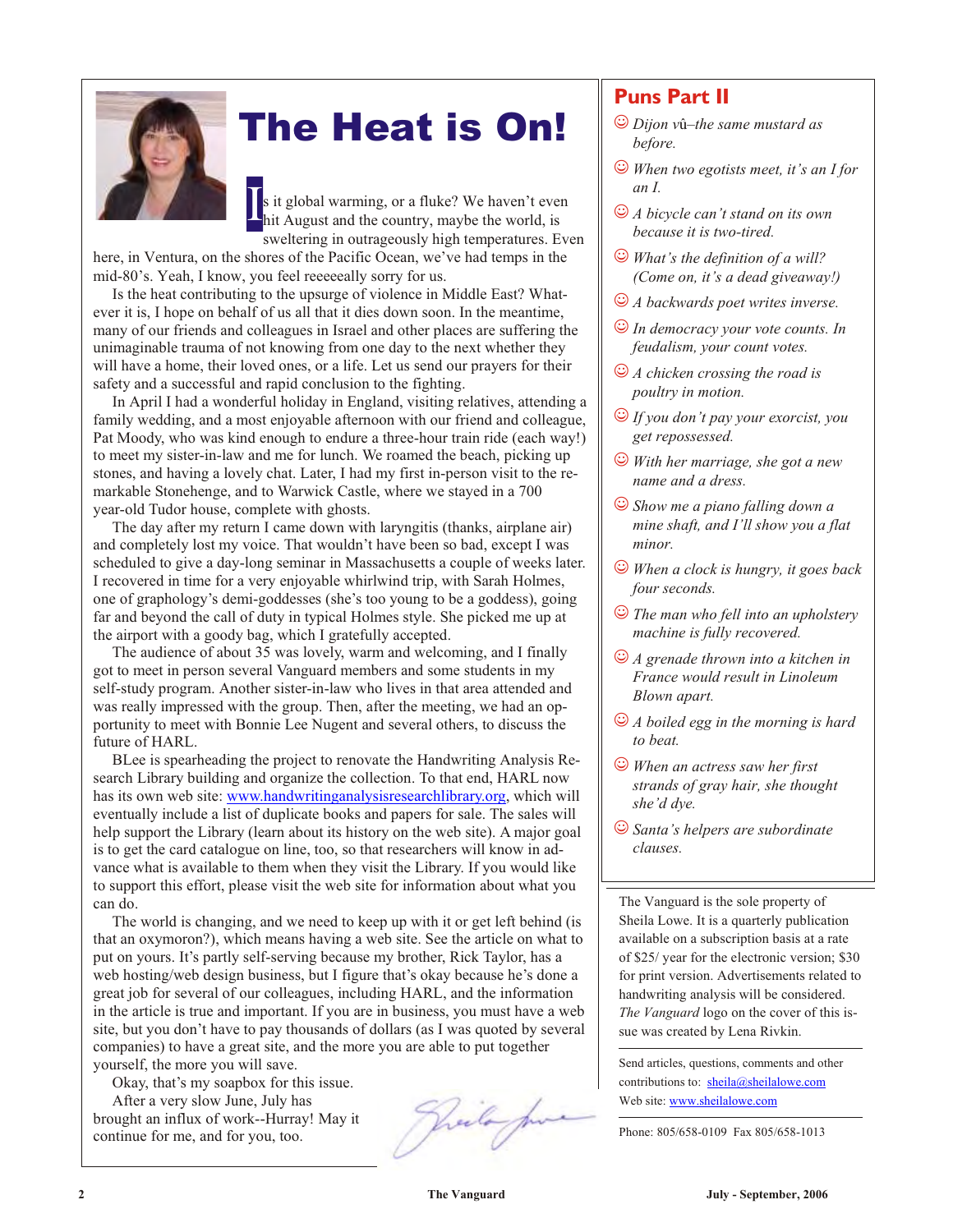**By Pat Church - England** 

## Jenny, A Case Study

**Client 2 - Jenny** - A 36 Years old nurse. Duration of counseling 1 year. **First Impressions**: (these are important and should be remembered). Pretty, bubbly, laughing a lot, asking how I was and repeatedly apologizing. **Presenting Problems**: Severe panic attacks, causing her to feel suicidal and to fear being alone at night. A sample of Jenny's handwriting appears on page 4.

#### **Jenny's story**

Strict Catholic upbringing, mother always expecting her to become promiscuous and saying it would give father a heart attack if she was. Her sister was clever, so Jenny became the 'nice, caring daughter'. This did not quite fit with her adventurous, lively, rebellious side. She did rebel and became pregnant at 20, had a termination that was to become her big guilty secret.

At 28 years old she was jilted two weeks before her wedding. From then on her relationships became increasingly disastrous.

#### **Way of Being**

People-pleaser, perfectionist, no anger at mum, 'nice girls don't do that'. It was no accident that she chose nursing as a career. If her parents or other people | knew about the abortion, would they withdraw their love? Guilt, guilt, guilt. Panics getting worse. Giving all, but asking less and less in return from men.

#### **How we Worked**

As the therapy progressed Jenny began to feel more and more angry. She felt she was not loved for who she was but for the 'nice' image she portrayed. I encouraged her to verbalize her increasing anger. She was furious at her sister and friends who were not having to be as nice as her and yet all seemed to be getting what they wanted: husbands and babies.

We explored the two sides of her nature, naming them, the 'good' Mary and the gutsy Madonna. Jenny realized that Mary was dominating, so she undertook dialogue between them and in time was able to establish a more balanced mixture of the two.

Jenny presented three very significant dreams. Here in brief:

**Dream 1** theme *- Mum was less than per fect and has an il le giti mate baby son from the past.* If Mum were to have a past of her own it would allow Jenny to feel extreme relief from this role she felt forced to inhabit.

**Dream 2** theme – *Jenny making love up stairs, Mother calling her, Jenny ig nores her*.

The idea that Jenny could make her own choices was a very potent one. **Dream 3** theme – *Jenny has a beautiful ring with a dud stone in it. Will people know?*

We explored the symbolism of the less than perfect ring. Did less than perfect equal worthless for her?

As you will see from Jenny's script, there is no really bad feature in the personality that would cause shock or upset to anyone. It is much more self-imposed criticism resulting from a strict upbringing and misguided perceptions regarding attitudes and situations of others.

She sublimates her own wishes to the cause of doing things right and pleasing others. This is very wearing for her. Here we have a lady who tries too hard

to be bright and cooperative (circle dots and bouncy script). However, the spaces between many of the personal pronouns and their surrounding words show her isolation as an emotional person. She gives but doesn't find it easy to take.

Little ticks in UZ and MZ show tenacity. In this case she won't let go of what she learned as right and wrong. The left margin is rather uneven, showing she doesn't really feel secure when people become close. She feels vulnerable and this, for her, is frightening.

#### **Con clu sion**

Jenny came to counseling as her panics be came acute. Would she ever have a good relationship and a child? Her old conditioning made her believe she was being punished for her terrible sin.

My role was to witness Jenny's pain and help her explore the false role she had adopted; to re-appraise and look at new ways of being. It was a long and difficult process, to challenge and make changes to deep seated conditioning—for her to be her real self, not her mother's ideal.

As she slowly took steps and the risks of be ing who she truly was, then Jenny could start to make healthy relationships. Over time her confidence grew and the panics stopped as she gradually accepted her right to enjoy life.

[michaelchurch@ntlworld.com](mailto:michaelchurch@ntlworld.com)

### **Graphology Lectures on DVD**

**Video lectures from past Vanguard Conferences** presented by Roger Rubin, Sister June Canoles, **Ruth Holmes, Sheila Lowe, Carol Kizoreck-Eastwick, Erika Karohs, and many others for only \$12-\$15 each.**

For a full list of available titles and ordering information:

**[sheilalowe.com/products.html](http://)**

**Or call (805) 658-0109 Fax: (805) 658-1013**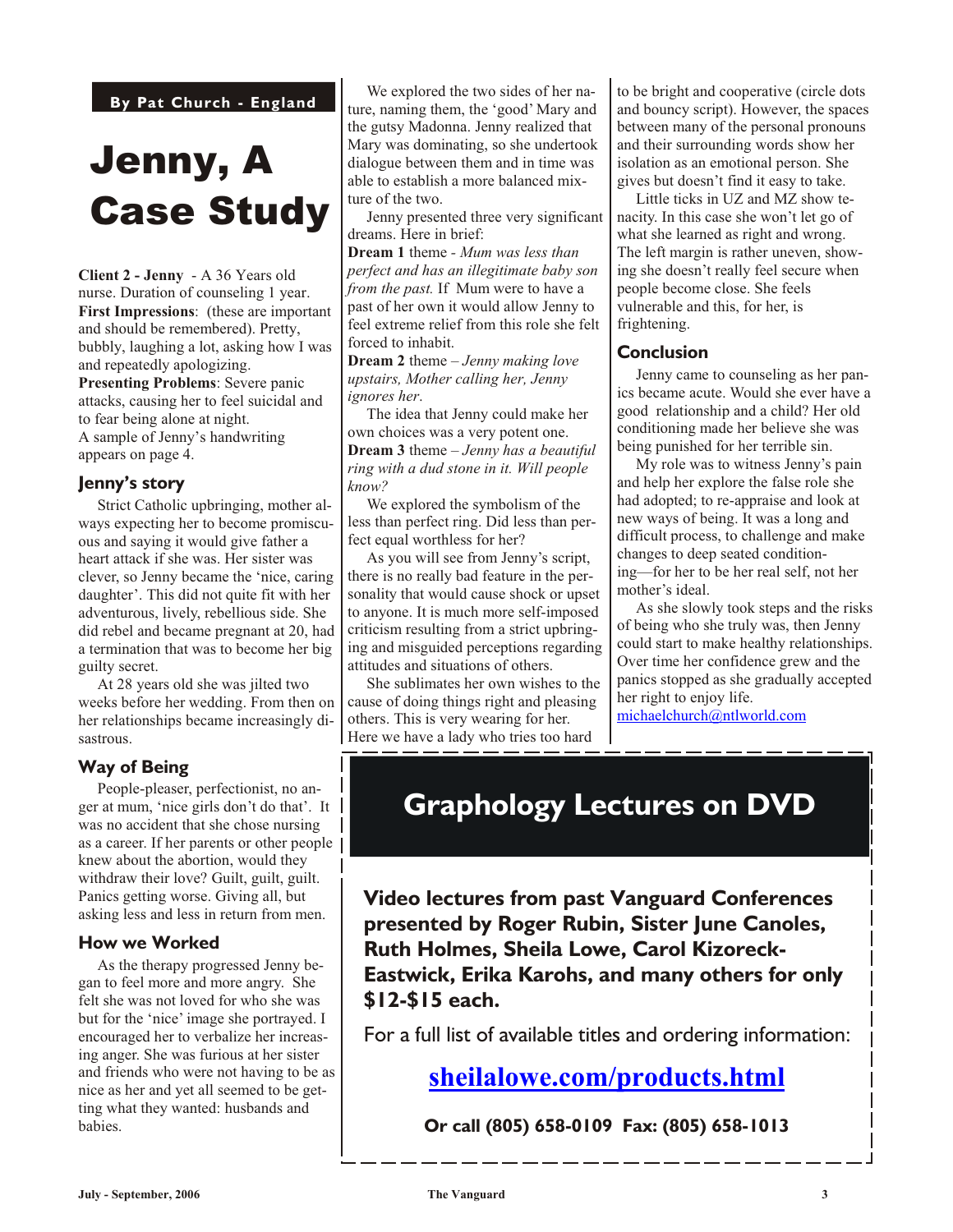Jenny

Deer for

hope you had a good notday? Now back o Egland for the summer. It seems as if you have been away por a long time. is I set showt nating this to you survey. - is feel in mon of a good mod to with really- maybe you'll be able to tell - but have to be sportaness so here it is. You want be of I's apperently but it doesn Feel notural, suttayon I write alat, to keep sting 1's. I suppose I mastly do my dialit don't need to put 1 in that. bey the Bonk Holday per were and this over and we all went back to work even though the sun was out. It was a beautiful day and was so harible to be share in the grice ranging of the look things I could arrived other be doing. If this is supposed to be partieness then believe me it is - par viting, me much thought about ontent and is as I am neary out a write with is as I am neary out of note with For styles of writing - this hand writing I we say is messier than named but I am yuite treat and have just principled more. was to compare this wishing I wand! my nursing writing is something Capter Lin this so is is to busy to be near to in the office it is rounder and  $T<sub>min-1</sub>$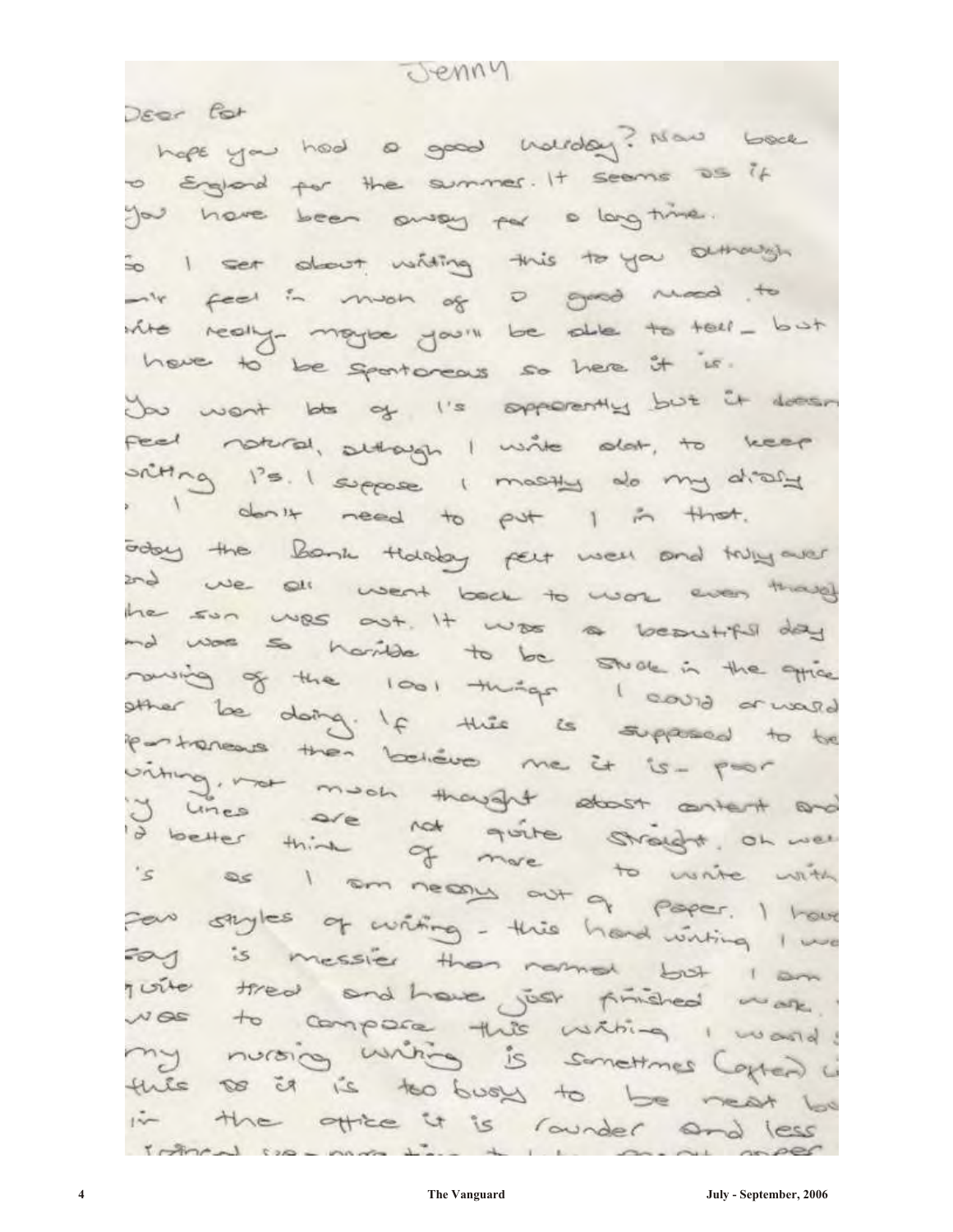**By Pat Moody, BIG Librarian** 

### Do You Want To Know A Secret?

*Re printed by kind permis sion of Dr. Alice Coleman,* Graphological Magazine (AQG - Association of Qualified  $Graphologists)$ .

Through my bibliographic work, I've noticed a feature of titles of books and articles which has me a bit concerned, particularly in the light of the long decades of discussion on whether graphology is an art or a science, and the desperate desire to see it classified/categorized as the latter.

This feature is the use of title words such as 'secrets', 'reveal,' 'mystery' in English and their equivalents in other languages. This kind of vocabulary smacks of the occult, just what serious graphologists try to avoid. It's certainly not scientific terminology, and we have to remember that it is the title of a book or an article that tempts people to dip into the contents.

We can go right back to the acknowledged pioneers, Abbe Michon and Adolphe Desbarolles, and their 1870 book *Les mysteres de 1'ecriture,* Henry Frith's *A guide to the study of gra phol ogy, with an expla na tion of some of the mysteries of handwriting of 1886, and to Harrington Keene's The mystery of handwriting'* of 1896 to show that titles have always needed to intrigue to achieve sales and readership.

Now adays, with Tarot, runes, palmistry, and other popular divinatory methods to compete with, not to mention all the historical 'codes' claiming to reveal the secrets of history, it's commonplace to include the word 'secrets' in a title if possible and give the impression that only a graphologist has the hidden knowledge to interpret the signs in your handwriting.

Just how intentional is this impression? Do graphologists really want people to think that they have some strange power? Some, I suspect, actually do want that. They want to be the center of attention at parties, exploiting people's insatiable curiosity about themselves. It's in this area that money is to be made, of course, and if that is as far as many graphologists need to go with their studies to earn their keep, what hope is there for the relatively few who would like to see graphology taught at university level in a properly regulated manner?

Tongue in cheek, I've laid the blame squarely at the door of the great Michon, which is bound to upset quite a few people, especially in the French school, but there are plenty of examples of more recent gurus such as Olyanova, Koren, Bunker, Hargreaves, Hughes, etc., and if anyone feels like continuing a discussion on the theme, I would welcome some ideas about what exactly these 'secrets' are and what the 'mysteries' consist of.

Is there a mediaeval parchment scroll of graphological secrets hidden under the floor at Rosslyn Church, perhaps? Maybe one of you would like to try your hand at fiction and write a novel about it. Now that *would* be a money-spinner!

[PMoody@attican.fsnet.co.uk](mailto:PMoody@attican.fsnet.co.uk)



### Pauline Morris-Clapp

Last Fall, I took a phone call from my longtime friend, Pauline Clapp. She told me that she had less than a year to live, and that she was heading for China. That was Pauline—prag-

matic, down-to-earth, no nonsense to the last. For several years she'd been struggling with macular degeneration (what can be worse than for a graphologist to lose her eyesight?), but that didn't stop her for a moment.

She made the adjustments that had to be made, she took classes to learn how to deal with encroaching blindness, and she continued to travel around the world and around the country, never allowing her vision difficulties to interfere with the hand writing analysis conferences she loved. Pauline could always be found in the front row, asking questions, making comments.

Pauline was the first person I met when I attended my very first AHAF meeting in 1977. She welcomed me and introduced me around the group. Later, when I was raising three little kids on my own, she gave me a lawn mower and other stuff that I needed. This was a friend I could always count on for a listening ear or a shoulder, despite the many challenges in her own life, including the tragic loss of her adopted son, Fred.

Pauline was interested in a couple of specific areas of hand writing, one of which was "flame-shaped loops." Another was left-handedness. In 1987, she and I undertook a study of left-handers and reported the results on the AHAF Conference Cruise to Mexico.

When the chapter invited Felix Klein to present a seminar, she hosted him at her Newport Beach California home and invited everyone over for an evening get-together. She was always a tremendous support. Whatever our hand writing group wanted to do, she was there to lend a hand.

When Pauline called me last Fall, she related how she'd learned of her impending death "by accident." She had been piloting her motorized cart in a supermarket park ing lot when she hit a car and tipped over. The resulting broken ribs sent her to the hospital for x-rays, where a cancerous mass was discovered in her lungs.

In her usual inimitable style, she began to get her affairs in order (she had already disposed of her graphology books), but she was also determined not to miss that planned trip to China. It was the last time we spoke. I learned many weeks after the event that my eighty-year old buddy had died on March 25 at home. Graphology and I have lost a good and dear friend.

*Sheila Lowe*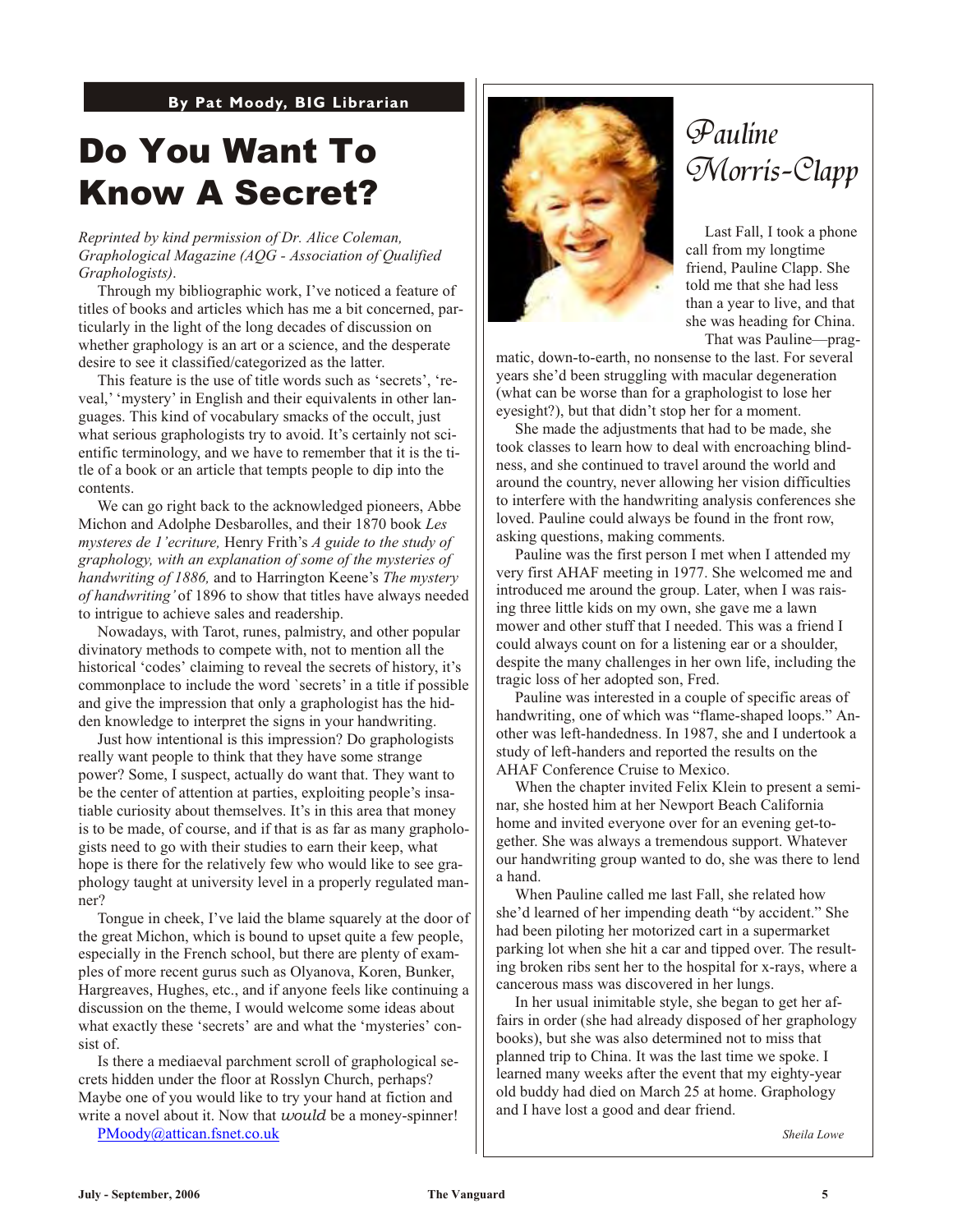## **Being Seen in the Twenty-First Century**

An advertisement, or at the very least a listing, in the Yellow Pages used to be the chief means of obtaining business. With the phenomenal surge in

Internet connections, the good old phone book has gone the way of the horse and buggy. In 2006,

most people turn to their



quote them about the great ser vice you give, or how accurate you are, use their comments as a marketing tool. **FAQ** –

most web

computer first to locate goods and services. Yahoo, Dogpile, Google, AltaVista, Ask, and dozens of other search engines turn up web sites on virtually any subject you care to research. In fact, "googling" has become so commonplace that the word has earned a spot in the dictionary: *to search for infor ma tion on the Internet, esp. using the Google search en gine.*

A Google search on the word "Graphology" brings up more than a half-million references. Around the world, graphologists are reserving Web space and creating a presence. Since there are no licensing requirements for our field, any one can call themselves a hand writing expert, resulting in unfortunate advertisements such as this one: *"Right now! Without any experience." 104 traits in clude pas sion for sex."* Such an advertiser simply has to pay for an at-

tractive web site and the marketing to obtain a top listing in the search engines. Once you select a web designer, there

are some things you will be asked to provide in order to help make his job easier (and that can mean less expense for you). First, your designer will need content. He doesn't know your business the way you do, so you'll have to come up with the information you want the world to know about you and your graphology practice.

Each area of your practice will have its own page on your web site. Here are some of the categories you will want to address:

**Who you are** – a paragraph or two about your background and experience. Explain why your prospective clients should use you instead of another graphologist.

**Services** – do you provide personal analysis? Business analysis? Compatibility, Vocational, other types of analysis? How about Graphotherapy? Handwriting Authentication? Let clients know what you do.

**Products** – do you sell monographs or other items? If so, you may also want to look into putting a shopping cart on your site. There are free and low cost services for this purpose.

**Con tact** – many web sites have a guest book where visitors can record their name and email address so you can contact them later. You might want to offer a free newsletter to keep in touch with prospective clients.

**Media** – have you done any print interviews or been on TV or radio? A page with links to the articles is good to have. Podcasts, which are like radio interviews sites have a FAQ or Frequently Asked Questions page. Here, you can discuss some of the common myths about handwriting analysis, and provide important information about graphology in general.

**Links** – A page of links to other web sites, especially those that get a lot of traffic, will help more traffic to come to you, too. Offer to exchange links with complementary sites.

Make sure that the information you post on your site is current and accurate. There should be no web sites these days that state "80% of business in Europe use graphology." We used to believe that was true, but now that we know it's not, let's drop it.

You'll also need to give your web designer a list of about 20 words that you want to have buried in the "hypertext." These are the words that search engines will pick up on; words such as handwriting, psychology, forensic, etc. When you write the content for your pages, use these words as many times as possible.

Here is a link to help you understand Search Engine Optimization:

SEO: The Basics -

[http://www.webcredible.co.uk/user-frien](http://www.webcredible.co.uk/user-friendly-resources/search-engine-optimisation/basics.shtml#where-keywords) [dly-resources/search-engine-optimisatio](http://www.webcredible.co.uk/user-friendly-resources/search-engine-optimisation/basics.shtml#where-keywords) [n/basics.shtml#where-keywords](http://www.webcredible.co.uk/user-friendly-resources/search-engine-optimisation/basics.shtml#where-keywords)

*Happy web bing!*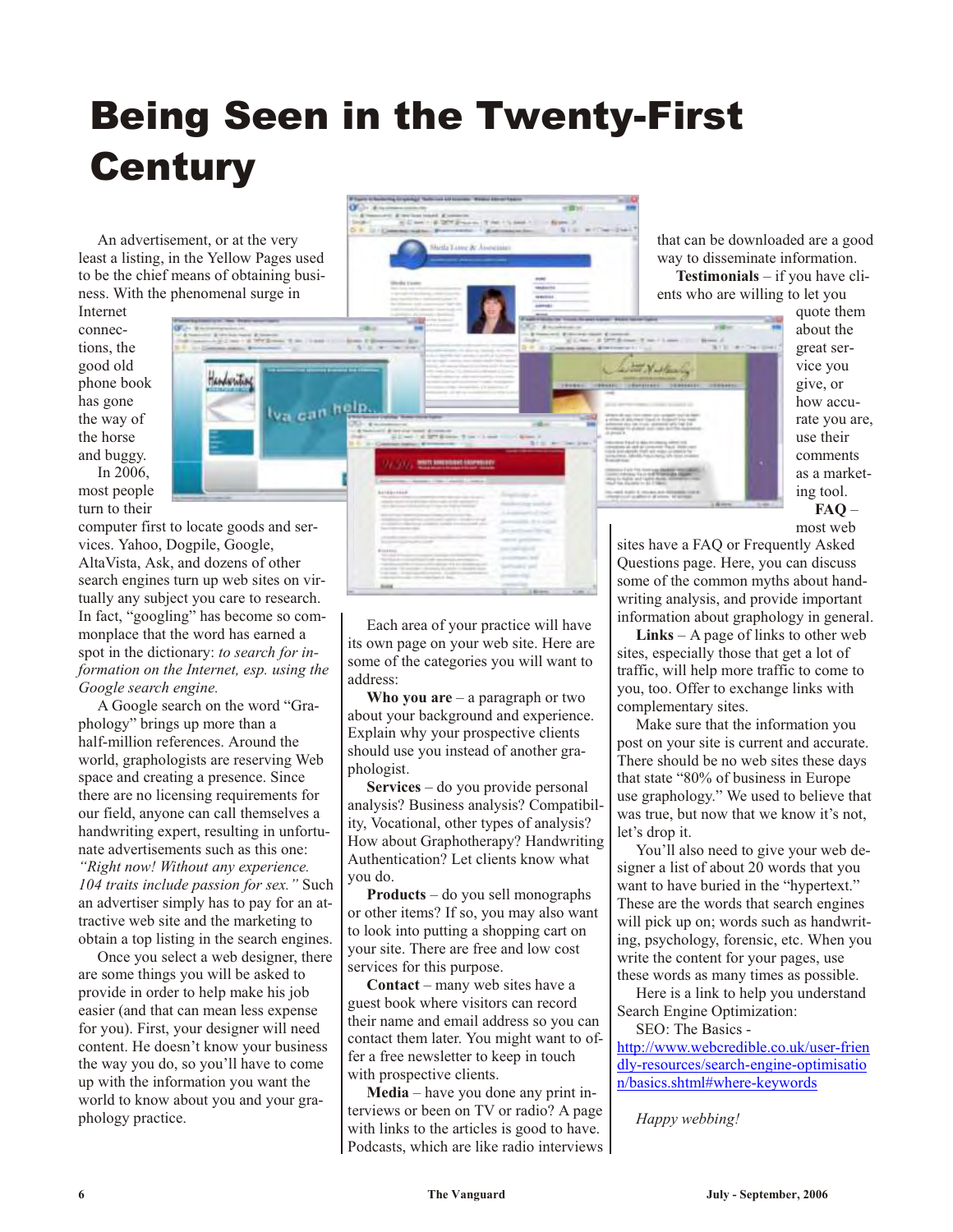

- **\*\*** *Maybe...we had to meet the wrong people be fore meeting the right one so that, whe n we finally meet the right person, we will know how to be grate ful for that gift.*
- *K Maybe...when the door of happiness closes,* another opens; but, often times, we look so *long at the closed door that we don't even see the new one which has been opened for us.*
- s *Maybe...it is true that we don't know what we have got until we lose it, but it is also true that we don't know what we have bee n missing until it arrives.*
- *kMaybe..the happiest of people don't necessarily have the best of everything; they just make the most of everything that comes along their way.*
- s *Maybe...you should dream what you want to dream; go where you want to go; be what you want to be, be cause you have only one life and one chance to do all the things you dream of and want to do.*
- s *Maybe...there are mo ments in life when you miss some one–a par ent, a spouse, a friend, a child –so much that you just want to pick them from your dreams and hug them for real.*
- s *Maybe...the best kind of friend is the kind you can sit on a porch and swing with, never say a word, and then walk away feel ing like it was the best con ver sa tion you've ever had.*
- s *Maybe...you should always try to put your self in oth ers' shoes. If you feel that* something could hurt you, it probably will *hurt the other person, too.*
- s *Maybe...you should do something nice for someone every single day, even if it is sim ply to leave them alone.*
- s *Maybe...giv ing someone all your love is never an as sur ance that they will love you back. Don't expect love in return; just wait for it to grow in their heart; but, if it doesn't, be content that it grew in yours.*
- **\*\*** *Maybe...you shouldn't go for looks; they can de ceive; Don't go for wealth; even that fades away. Go for someone who makes you smile, be cause it takes only a smile to make a dark day seem bright. Find the one that makes your heart smile.*



## **UBERHOST.NET**

## überhost.net would like to thank our handwriting analysis web design clients

HandwritingAnalysisByIva.com HandwritingAnalysisResearchLibrary.com HandwritingExpertsOfCalifornia.com JudithAHousley.com SheilaLowe.com WriteDimensions.com

# sales@uberhost.net

Let a professional designer create and host your web site. You'll be surprised at how little it costs to have a better image online.

# www.uberhost.net

*"Maybe "* was an anonymous contribution from the Internet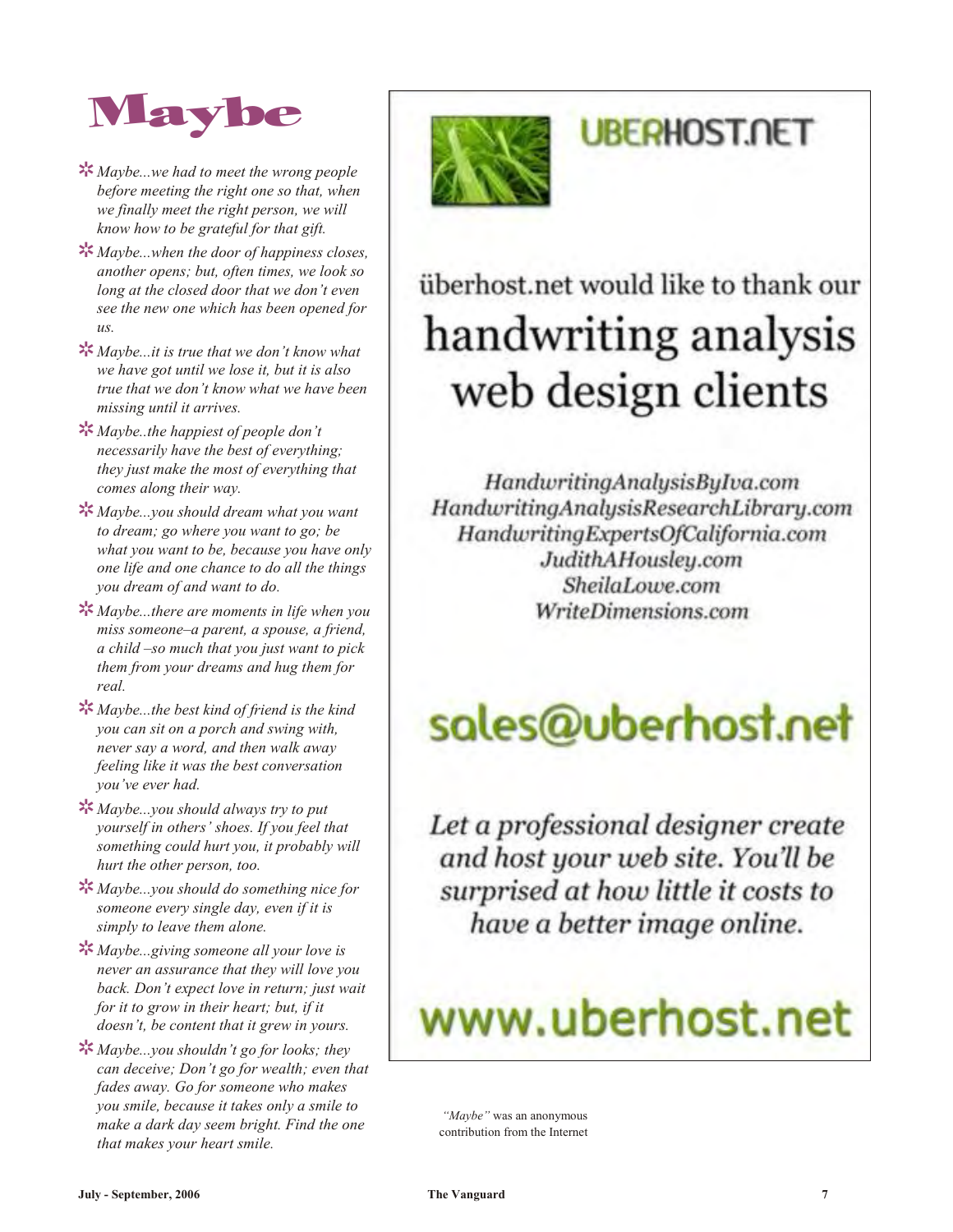### **Graphological analysis of the hand writ ing of Thomas Jefferson (1743 - 1826)**

Introduction by Max van Zoest of The Netherlands.

*The late Mrs. E. van Hall-Nijhoff was once a serious member of our Dutch Asso ci a tion, and was mar ried to the Mayor of Am sterdam. She wrote an article about Thomas Jefferson in our Dutch mag a zine in 1963. I've trans lated it into English and it reads as follows:* 

In 1766, only 23 years old, Thomas Jefferson was already quite a personality. Whether the people who knew him paid any special attention to him or to his opinion at the time I don't know, but it seems rather probable, in spite of the fact that one can be sure that he didn't force his opinions on anyone.

Most striking are the poise and self-control of this young man, his lack of any urge to as sert him self. Here we meet a young scholar who expresses himself as an extremely intelligent and straight-thinking man, self-disciplined in every respect, who concentrates on the

Sear Page

smallest detail and at the same time keeps a clear view of the whole.

Thinking and working systematically, carefully and efficiently, he brings order to whatever he does, is a great organizer and knows his way around. A sense of responsibility, of being personally involved (in whatever it may be) never leaves him. This may be the reason that we find very little impulsiveness in this young man. Not that he isn't susceptible to changing moods or that he isn't interested in change and amusement—on the contrary—but we do not find the characteristic spontaneity of youth.

Essentially, he is an idealist with very strong and warm feelings towards 'ideas' and mankind. He loves nature and the good things of the earth—but the non-in tellectual part of his being is still covered by a protective layer of cautiousness towards himself and others, self-criticism and self-respect keeping in check any impulses he doesn't trust.

Shy and wary of the unexpected, the not-yet-known, he stays emotionally at a safe distance from the world and confines himself to the dignified and academic, if somewhat egocentric and narrow atmosphere where he feels himself at home. It is possible that in society he gave the impression of being somewhat priggish; it is just as possible that his courtesy and his genuine kind-heartedness predominated.

However that was, his sympathy with a stylish and studious life found its complement in his aversion of show and every thing extreme; without effort or strain he keeps to the rules of society, putting his own stamp on the traditional design.

About ten or fifteen years later his attitude has notably changed, with more energy, activity and versatility having taken the place of the restrictions of yesterday. We find a sense of humor, of the relativity of all things, including himself. Fundamentally, though, he stayed the same; the same intense devotion to his work, the simplicity and lucidity of expression, the goodwill towards his fellow-men and the same studious mind.

His change of attitude is very clearly expressed in his signature, of which the large, somewhat rustic and at the same time arrogant-looking scrawls stands worlds apart from the shy, carefully done, wall and precise letters of the student. Jefferson now knows very well what he is worth, is not easily impressed by others and knows very well what he is worth, and knows how to get on with people without giving himself away.

annapolic may. 25. 1766.

I received your last by I Malfon whom I bechily met on my road hither. surely never did frall have experience greater mifadventures than I did on the first two or three days of my travelling . hince did my horse men away with me and greatly endanger the breahing my nech on the first day . on the vecon's I draw through as copious a vain as ever I have veen , without meeting with a vingle house to which I could repair for thelter . on the third in going through Pamunkey , being unacquainted with the ford, I prefeed through water we deep as to ner. over the cuffion as I sat on it, and to aDD to the danger, at that inflant one wheel mounted a rock , hich I am confident was as high as the asele, and rendered it necessary for me to cassive all my thill in the doctrine of gravity, in order to prevent the center of gravity from being left unferprovised the conference of which would according to Both Carles's opinion shave been the corruction of myself, chair and all int, the water, whether that would have heen the care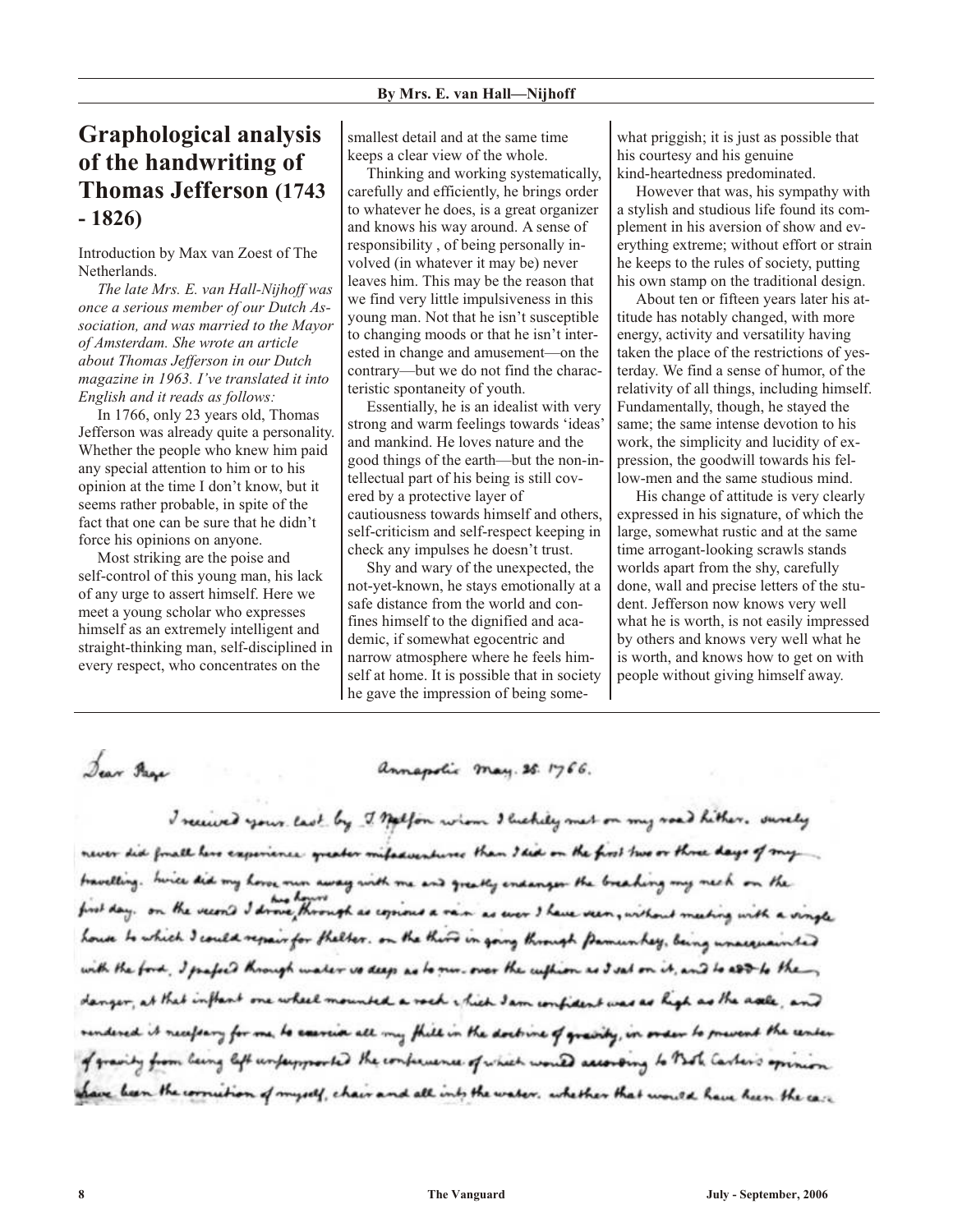Fredrig Sep. 17. 1790. Dear Sir

I am to acknowlge the recient of your favor and have to ald hat I mitted in my former requisition, that is, half a good good proster. should now not be able to get it good, I would then be glad of good ale. I am so far on my way to Montriello shere I shall be glad recieve it as room as posaible, that is to say by the first usegon thick shall be graft Charlottesville: lan Dr. Sur



Intelligence and imagination, self-control and a sense of decorum radiate from these apparently unattractive letters: besides we find here the facade behind which a sensitive and reserved, aristocratic man prefers to hide. These impressions are strengthened by Jefferson's handwriting in the following years: we find the active, spontaneous person as well as the serious, conscientious, somewhat aloof scholar we knew so well from the beginning.

Now all the talents have been developed and flowered: he is not afraid any more of the possibilities of life, on the contrary, he enjoys them, permitting himself to be carefree, even nonchalant, when he is in the mood.

He is generous, not bothering or worrying about non-essential things, and is not easily offended. This doesn't mean that he has grown careless or indifferent. In fact, he is never entirely without that feeling of unrest and anxiety, that sense of responsibility and of dissatisfaction with what is going on around him. He is moved by the sentiments and opinions of others, by their situation in life as well, and takes all of this to heart, without losing his sense of proportion: sensation, pathos or unbalanced feelings are not to Jefferson's liking. His com-

mon sense and natural, normal way of living made it possible for him to switch from complete relaxation tot intense concentration on his work.

One is quite impressed to see with how much intelligence and devotion he seeks to communicate to others what he sees so clearly in his mind and feels in his heart, the high standard of his message not dressed up in academic cleverness but given with simplicity and imagination. In the way he approaches others we find his faith in common humanity combined with subtle diplomacy, knowing exactly what to say and how to say it, always keeping his end in view (not with standing his sensitiveness to impressions and atmosphere) while his striving for reasonableness and justice is never weakened by his various interests and versatility. Because of his keen and skeptical mind he was perhaps not always sure of himself, but he was very sure of his ideals.

About twenty years later, from about 1810 on, we see how Jefferson's tempo has slowed down, his energy and intensity is reduced; his writing sometimes gives the impression of great tiredness. But the lucidity of his mind, his interest in people and in the world at large have not changed at all. He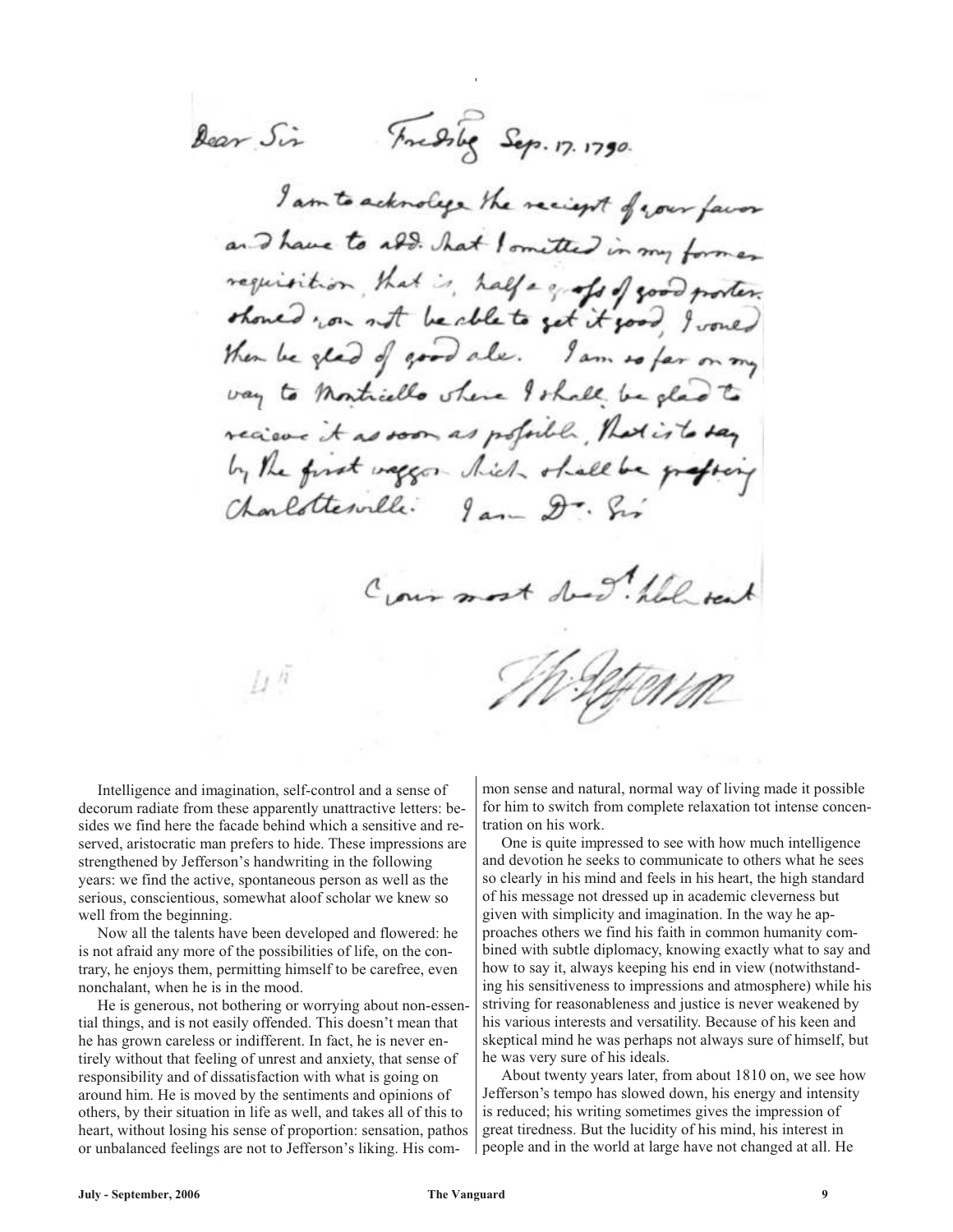looks at his problems from every angle, never makes hurried or unconsidered decisions, but we find no long-windedness nor formalism: it is obvious that he husbands carefully what is left in his strength.

Even during the last years of his life, when he is over eighty, we see no marked self-righteousness nor any strained holding on to position or prestige, although the adjustment to changed circum stances clearly asked for a lot of will power

 $D_{\text{cav}}$  Sir

and self-control. His conviction that every human being has a right to his own views of life and that Life itself will always continue to surprise people has not changed. Personally he goes on in a more leisurely tempo with a sort of crusty cheerfulness, pausing now and then to think about the problems of the past or to-day, without even considering himself as being at all remarkable. <a>

the for

montecello apr. 21.26. Mr. Wirt declined the offices proposed to him. Mr. the it day of July he has paid us a visit, and his appointment appears to have given the highest degree of salisfachon to every body, Professors Shiberts, naighbors, and to none more than to myself, we have now 166 students, and on the opening of the Lawschool, we expect to have all our Dormitoria filled, order and industry another rearly complete & sensibly improvince every day, affectionately yours

J. helefferson

## Space - Form - Movement

These are the fundamental components of handwriting and gestalt handwriting analysis. *But what* do they really mean? How do they fit together? The first three lessons of Sheila Lowe's new self-study program provides the answer. Lesson Four will help you synthesize your findings from the first three lessons, into a meaningful analysis using Maslow's Hierarchy of Needs.

Each lesson is comprised of many pages of complex information, handwriting samples, and quizzes. If you get stuck, Sheila is available by email or phone to answer your questions.

Who should order this program? Current students include professional hand writing analysts who want to add to their repertoire, as well as brand new graphology students and every level in between.

Lessons may be ordered individually, or at a discount when ordering all three together. Unless otherwise arranged, lessons are sent via Email in a pdf file. They are available on a CD, or for an additional charge, in hard copy.

For additional information: [www.sheilalowe.com\hacourse.html](http://www.sheilalowe.com\hacourse.html)

**Phone: (805) 658-0109. Fax: (805) 658-1013**

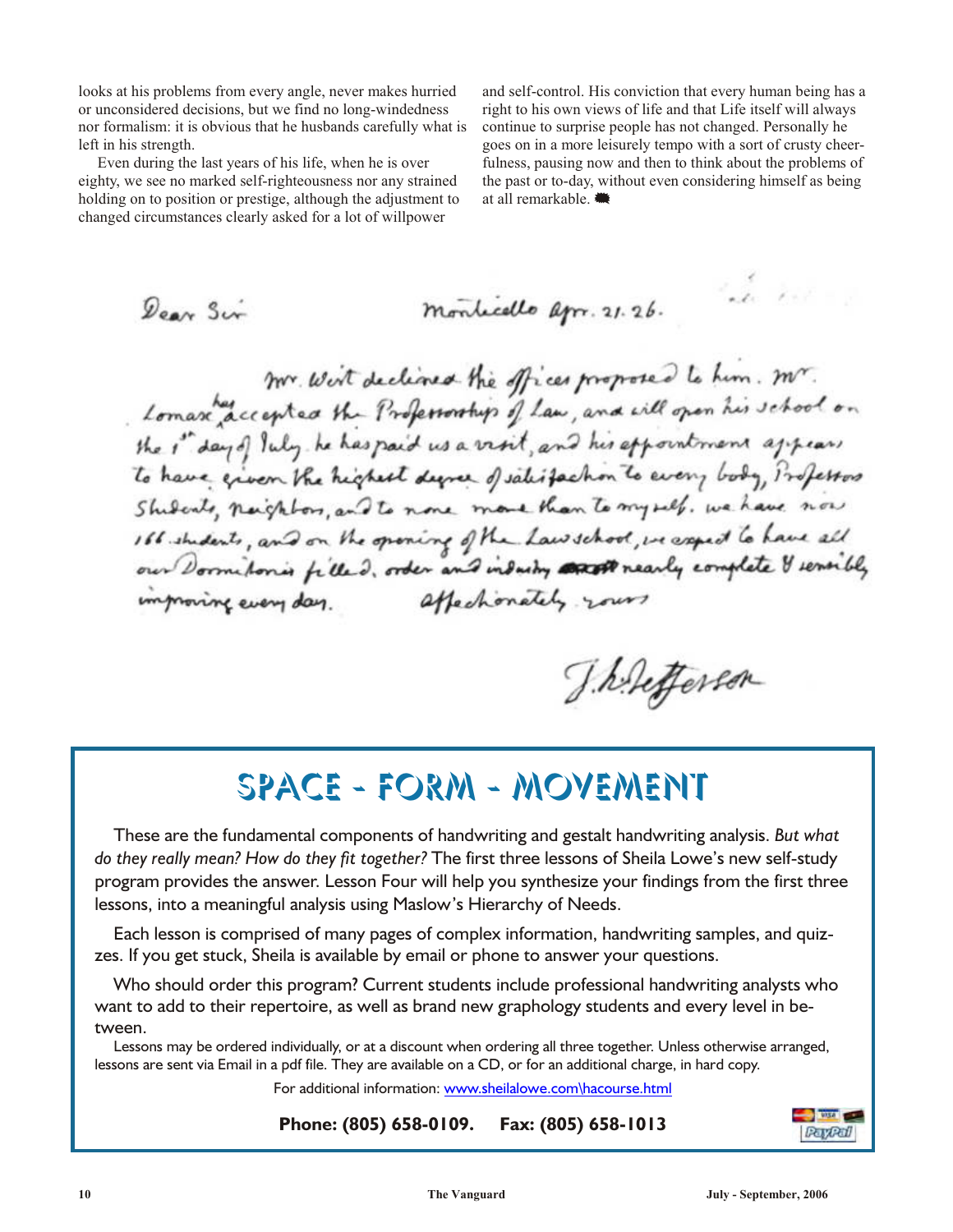### **Vanguard subscriber news**

- *Get well wishes to Ruth Holmes (Michigan)* who is *re cov er ing from surgery, and also,*  $a$  big congratula*tions to her daugh ter Sa rah, who is get ting mar ried this fall.*
- *Reed Hayes (Ha*  waii) has pub*lished a new*

*text book for be gin ner and in ter me di ate stu dents of doc u ment ex am i na tion. Fo ren sic Hand writ ing Ex am i na tion [http://www.reedwrite.com/publicatio](http://www.reedwrite.com/publications.html) [ns.html](http://www.reedwrite.com/publications.html). Early re views are overwhelmingly positive*

- *Lena Rivkin spoke in Los An geles a very lively and re sponsive YPO (Young President's Organization) group in June on Gra phol ogy in Business. She focused on compatibil ity and how dif fer ent em ploy ees might work to gether—their dif ferent styles of com mu ni ca tion, ap ti tudes, and so cial be hav ior.*
- □ *ASPG* is holding their Fall Confer*ence on Oc to ber 28at 9 Bond Street, lower level, New York City. The guest speaker is John Beck (Great Brit ain) who will address the topic Myth o log i cal Types as an Aid to In-depth Un der stand ing of Hand writing. Contact Pat Siegel: [PatSiegel@aol.com](mailto:PatSiegel@aol.com).*
- □ *Sheila Lowe had articles and interviews published in several maga* $zines, including National$ *Geo graphic for Kids, Teen, and Communique, the Journal of the Clark County (NV) Bar Association. The Berke ley Monthly, for which she in ter viewed, also fea tured Vimala Rodgers and Jeanette Farmer.*



□ *Richard Kokochak (Michigan)* ana*lyzed the hand writ ing of Mi chael Ses sions, a high school se nior and mayor of his town. See the newspaper clipping be low. Mi chael's hand writ ing ap peared in the April-June is sue of The Vanguard.*



PETE MOWIY / DAILY NE Hillsdale Mayor Michael Sessions gets his handwriting analyzed by guest speaker Richa Kokochak in Dancy Dunlap's Psychology B class at Hillsdale High School Tuesday morni Kokochak has assisted with numerous highprofile legal cases, specializing in forensic handwriting examination. Kokochak said

 *On July 5, Ted Widmer passed away in his home, attended by his wife,*

- *Kris. It was his wish that no public mention be made, which is why there is no pho to graph or proper ar ti cle about the many con tribu tions that he made in his sixty-eight years. Suffice it to say, his de par ture leaves a big hole in many lives.*
- *Con do lences are also due to Rose Matousek, whose hus band Jim re cently suc cumbed to*

*Pick's Disease (a close relative of Alz hei mer's). Al though Rose has main tained her spe cial brand of charm and grace through out this ter ri ble ordeal, she has lost her dear com pan ion of more than 50 years, and your prayers and thoughts will undoubtedly be of some comfort: [RNJMAT@aol.com.](mailto:RNJMAT@aol.com.)*

 *The Hand writ ing Anal y sis Re search Li brary has a new web site. Al though the site is still under construc tion and will con tinue so for some time, you are in vited to visit [www.handwritinganalysisresearchlib](http://www.handwritinganalysisresearchlibrary.org) [rary.org](http://www.handwritinganalysisresearchlibrary.org).* 

 *Soon, a list of books for sale will be posted on this site, and even tu ally, it is hoped that the card catalog will be made available there, too. Although HARL is not a lending library, cop ies of some items can be made and shared.* 

*You now have an opportunity to help ren o vate HARL and con trib ute in some way to making the Library more accessible to future generations of graphologists and others stu dents of hand writ ing. See the web site for details.* 

**Do you have news to share? Send your items to [sheila@sheilalowe.com](mailto:sheila@sheilalowe.com)**